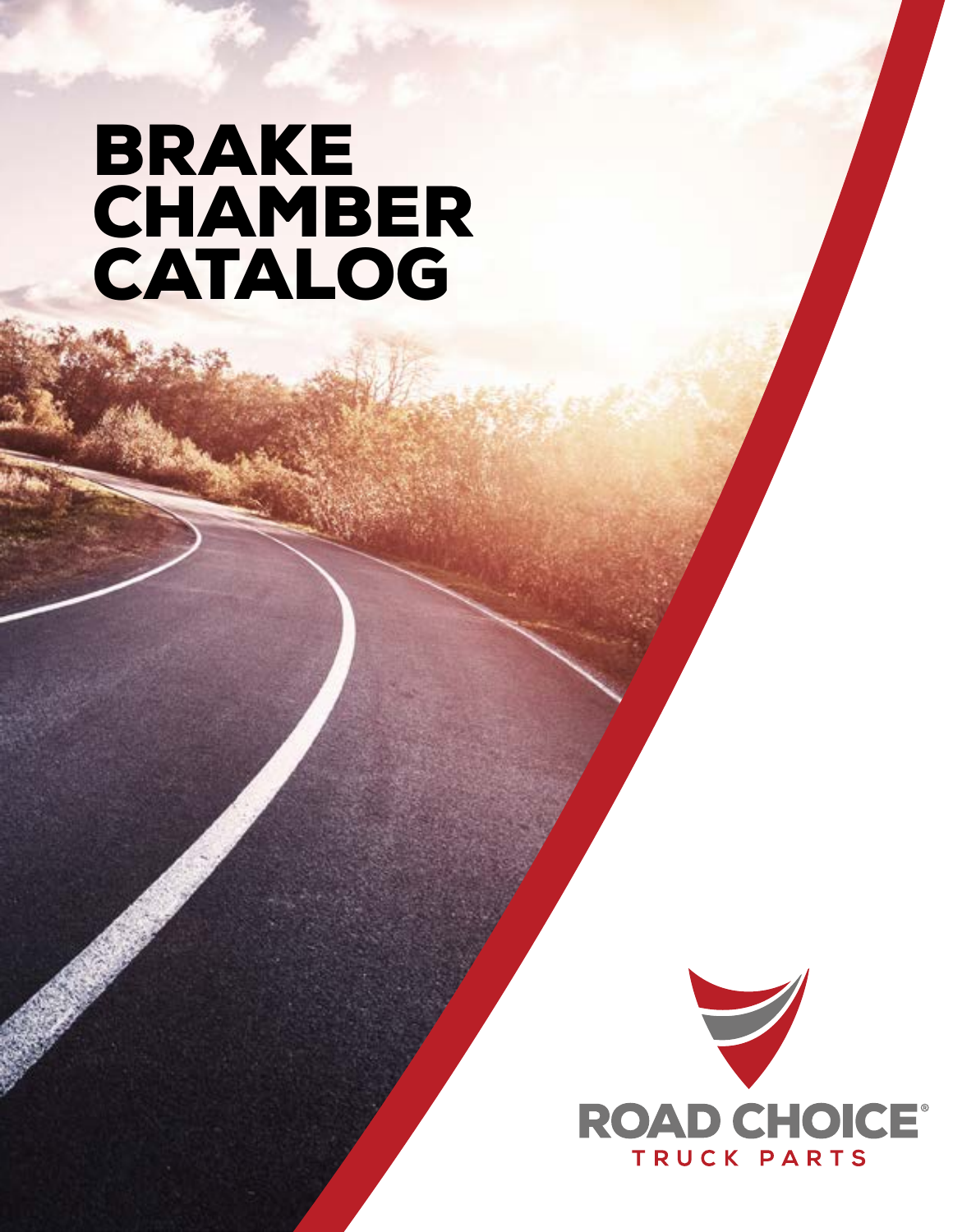We are committed to keeping trucks on the road and moving forward by providing quality parts to all who repair heavy-duty vehicles.

# CONFIDENCE. COVERAGE. COMMITMENT.

**2 |** roadchoice.com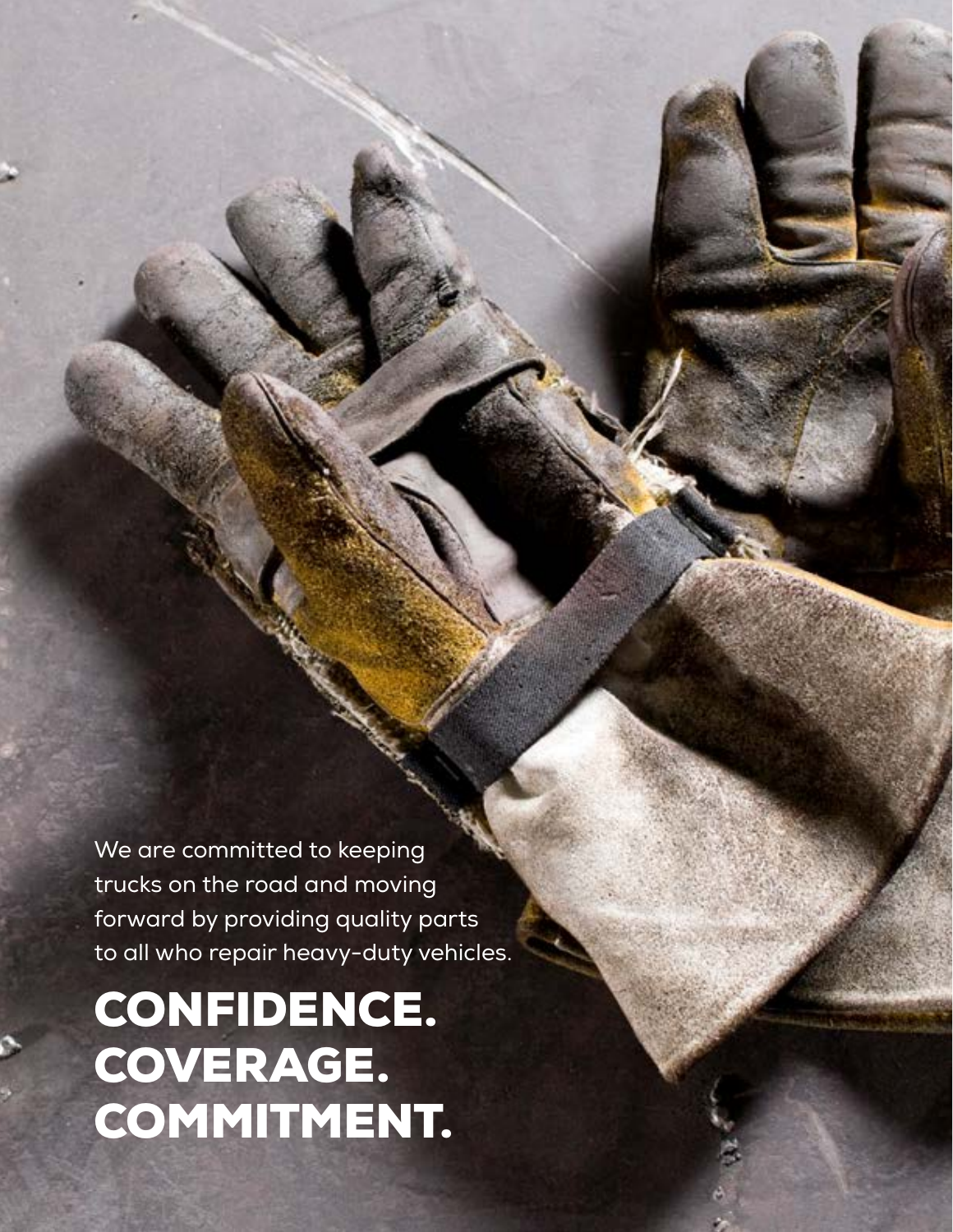# TABLE OF CONTENTS



Parts that keep you moving. Quality that keeps you coming back.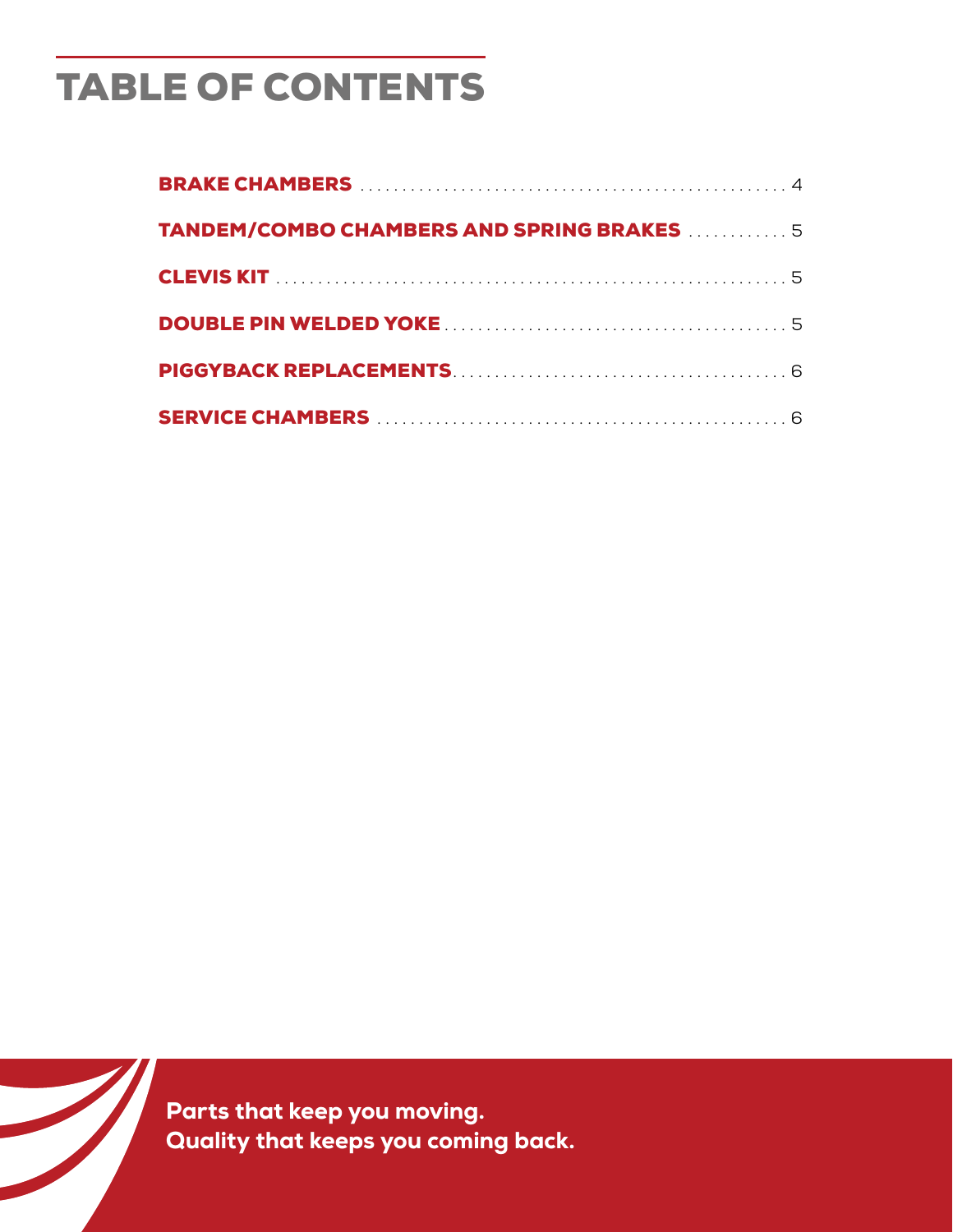### ROAD CHOICE® BRAKE CHAMBERS

### DURABLE MAIN POWER SPRING:

- Produced from high-quality chrome-silicon steel wire
- Polymer coated for 400 hours of protection

#### PROVEN AND TESTED DIAPHRAGMS:

- Tested for 1 million cycles
- High- and low-temperature tested
- Rubber-to-fabric adhesion tested
- Rubber abrasion tested

### ALUMINUM PARKING PRESSURE PLATE:

- Ensures proper engagement of manual caging bolt for safe handling
- Centers spring for consistent operation
- Provides positive stop to reduce coil contact
- Maintains performance over time and reduces force output sag loss
- Less susceptible to corrosion and diaphragm abrasion

#### STEEL INTERNAL ROD AND ADVANCED SLOTTED CENTER SEAL DESIGN:

- Slotted center seal design improves alignment of moving parts and improves the robustness of this critical area
- Internal rod is treated and precision ground to provide lasting seal life
- Grade 8 counter-sunk push plate screws provide a positive resistance to loosening





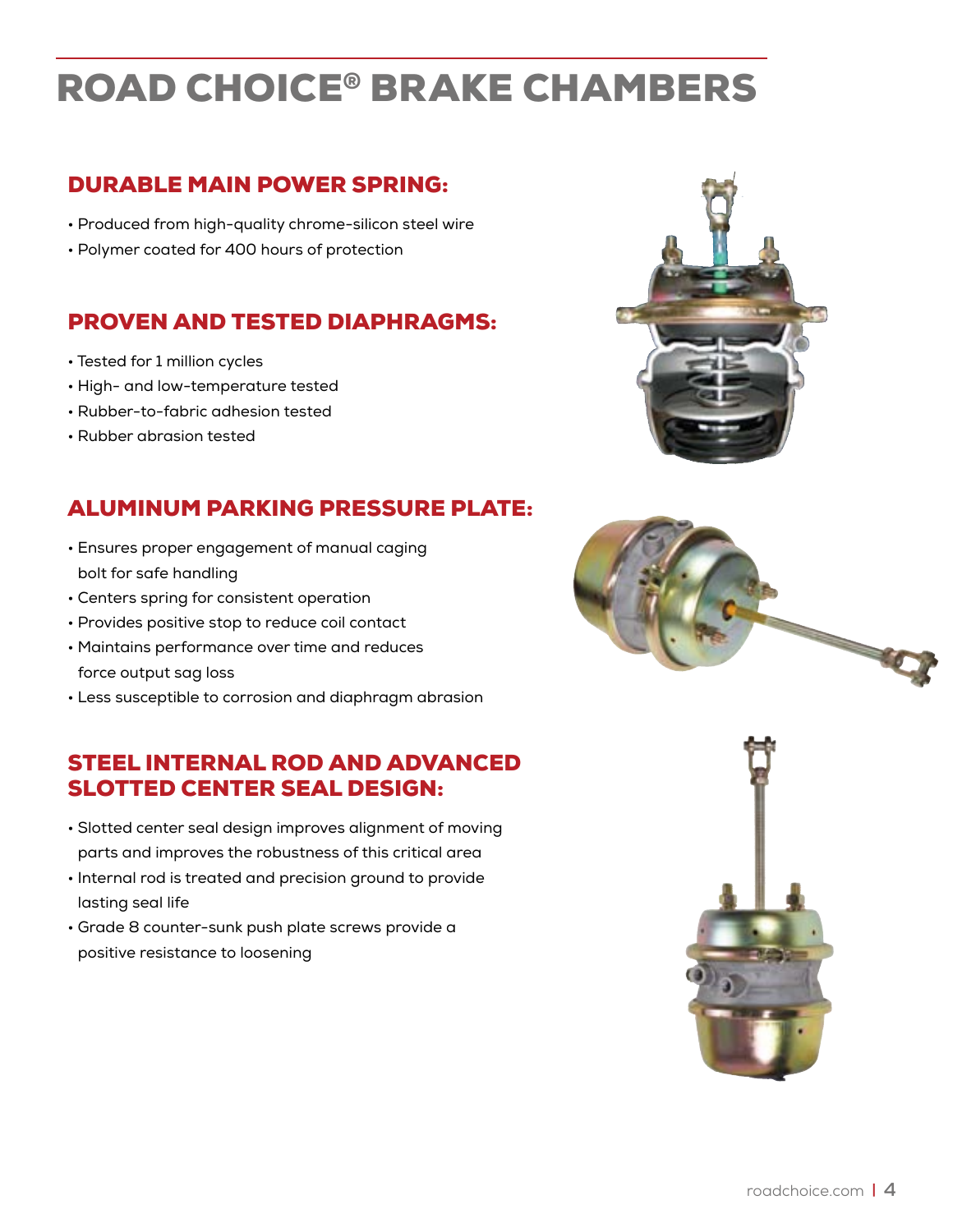## ROAD CHOICE® BRAKE CHAMBERS

### TANDEM/COMBO CHAMBERS AND SPRING BRAKES





| <b>SIZE</b> | <b>MODEL</b>       | <b>WEIGHT</b> | <b>STROKE</b> | DIM "A" | DIM "B" | <b>DIM</b> "C" | <b>PART#W/O</b><br><b>CLEVIS</b> |
|-------------|--------------------|---------------|---------------|---------|---------|----------------|----------------------------------|
| 3030        | <b>PS</b>          | 20.10 lbs.    | 2.50"         | 9.5"    | 5.7"    | 8.3''          | SB3030STD                        |
| 3030        | TRX - 12" Push Rod | 20.10 lbs.    | 2.50"         | 9.5"    | 5.7''   | 8.3''          | SB3030TRX                        |
| 3030        | <b>PS-ELS</b>      | 20.50 lbs.    | 3.00"         | 10.31"  | 5.7''   | 8.3''          | <b>SB3030LS</b>                  |
| 2430        | <b>PS</b>          | 18.8 lbs.     | 2.50"         | 9.1''   | 5.7''   | 7.5''/8.3''    | SB2430STD                        |

#### CLEVIS KIT

| <b>CLEVIS</b><br>TYPE <sup>1</sup> | DIM "A"    | DIM "B" | $\blacksquare$ DIM "C" PIN | <b>DIM "D"</b><br><b>END TO PIN   SLOT WIDTH   DIAMETER   THREAD SIZE   NUMBER</b> | <b>PART</b> |  |
|------------------------------------|------------|---------|----------------------------|------------------------------------------------------------------------------------|-------------|--|
| Forged                             | $1 - 3/4"$ | 9/16"   | 1/2"                       | $5/8" - 18$                                                                        | <b>CK58</b> |  |

### DOUBLE PIN WELDED YOKE

| <b>SIZE</b> | MODEL                          | WEIGHT    | <b>STROKE</b> | DIM "A" | DIM "B" | DIM "C" | PART#W/O<br><b>CLEVIS</b> |
|-------------|--------------------------------|-----------|---------------|---------|---------|---------|---------------------------|
| 3030        | <b>PS-ELS Welded</b><br>Clevis | 20.6 lbs. | 3.00"         | 10.31"  | 5.7"    | 8.3''   | SB3030LSW                 |



**5 |** roadchoice.com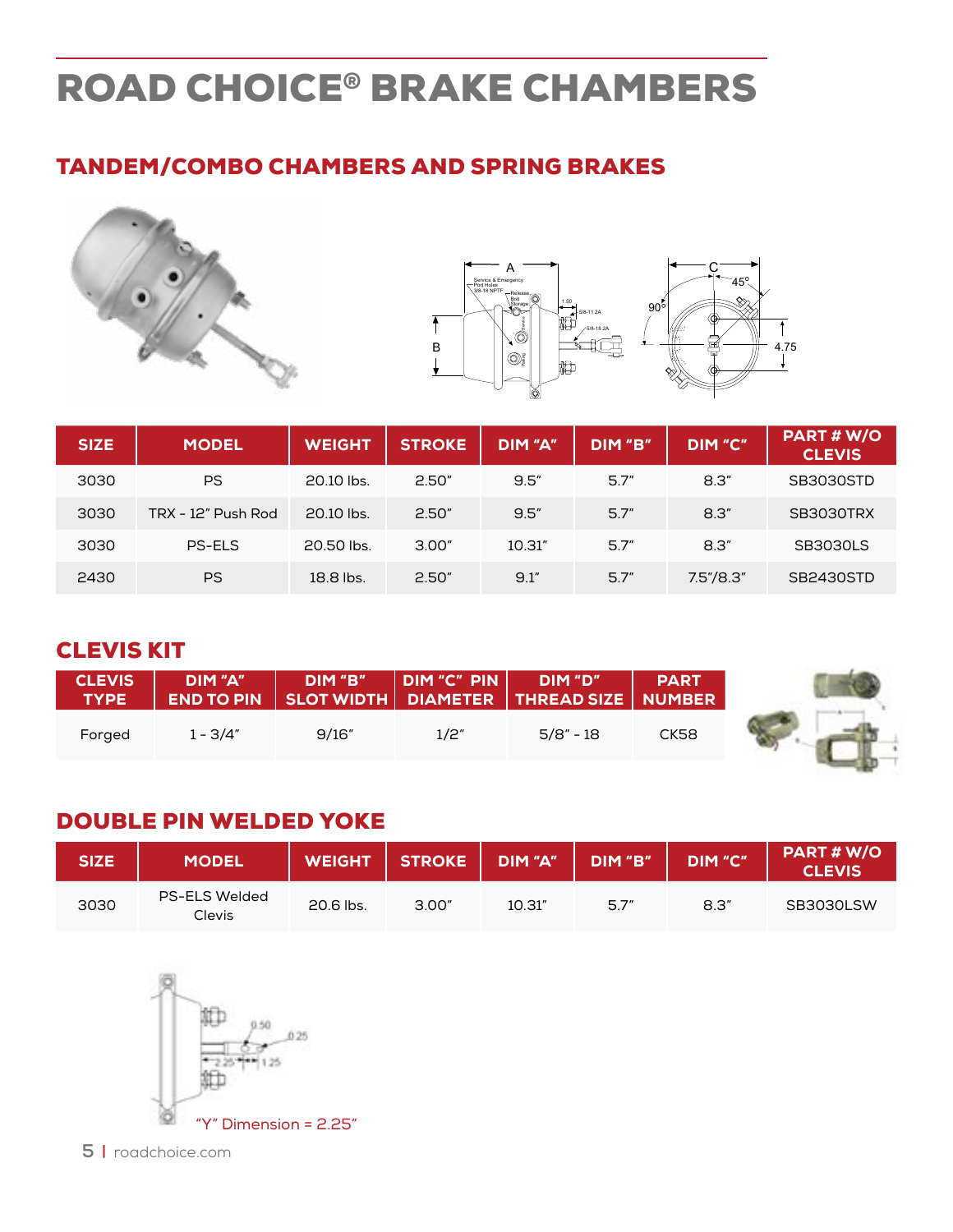## ROAD CHOICE® BRAKE CHAMBERS

### PIGGYBACK REPLACEMENTS

#### KIT INCLUDES:

- Piggyback
- Diaphragm
- Clamp Assembly



| <b>SIZE</b> | <b>MODEL</b>  | <b>PIGGYBACK KIT #</b> |
|-------------|---------------|------------------------|
| 3030        | <b>PS</b>     | <b>PB3030K</b>         |
| 3030        | <b>PS-ELS</b> | PB3030LSK              |
| 2430        | PB            | <b>PB2430STD</b>       |

#### LOW PROFILE DESIGN:

- Lower center of gravity and reduced weight mean less stress on mounting studs and axle brackets
- Slimmer rear profile provides less possibility for interference

#### SERVICE CHAMBERS

Service chambers designed for heavy-duty operation and long life:

- Service pushrods made from high strength steel will not bend. Rod weld is capable of withstanding 45-degree bend test.
- Pushrod plate is thick enough to last one million cycles
- Return spring is pre-galvanized music wire



| <b>SIZE</b> | <b>MODEL</b> | <b>WEIGHT</b> | <b>STROKE</b> | DIM "A" | DIM "B" | <b>DIM "C"</b> | <b>PART#W/O</b><br><b>CLEVIS</b> |
|-------------|--------------|---------------|---------------|---------|---------|----------------|----------------------------------|
| 20          | <b>SC</b>    | 7.76 lbs.     | 2.50"         | 3.8"    | 4.9''   | 7"             | SC <sub>20</sub>                 |
| 24          | <b>SC</b>    | 8.38 lbs.     | 2.50"         | 4"      | 4.9''   | 7.5''          | <b>SC24</b>                      |
| 24          | SC-ELS       | 8.7 lbs.      | 3.00"         | 4.4"    | 4.9''   | 7.5''          | SC <sub>24</sub> LS              |
| 30          | SC.          | 10 lbs.       | 2.50"         | 4.1''   | 5.5"    | 8.3''          | SC <sub>30</sub>                 |
| 30          | SC-ELS       | 10.05 lbs.    | 3.00"         | 4.4"    | 5.5''   | 8.2"           | SC30LS                           |

#### ALL ROAD CHOICE BRAKE CHAMBERS FEATURE A THREE-YEAR, 300,000-MILE WARRANTY FOR GENERAL OVER-THE-HIGHWAY USE.

**\*See Road Choice warranty policy for details.**